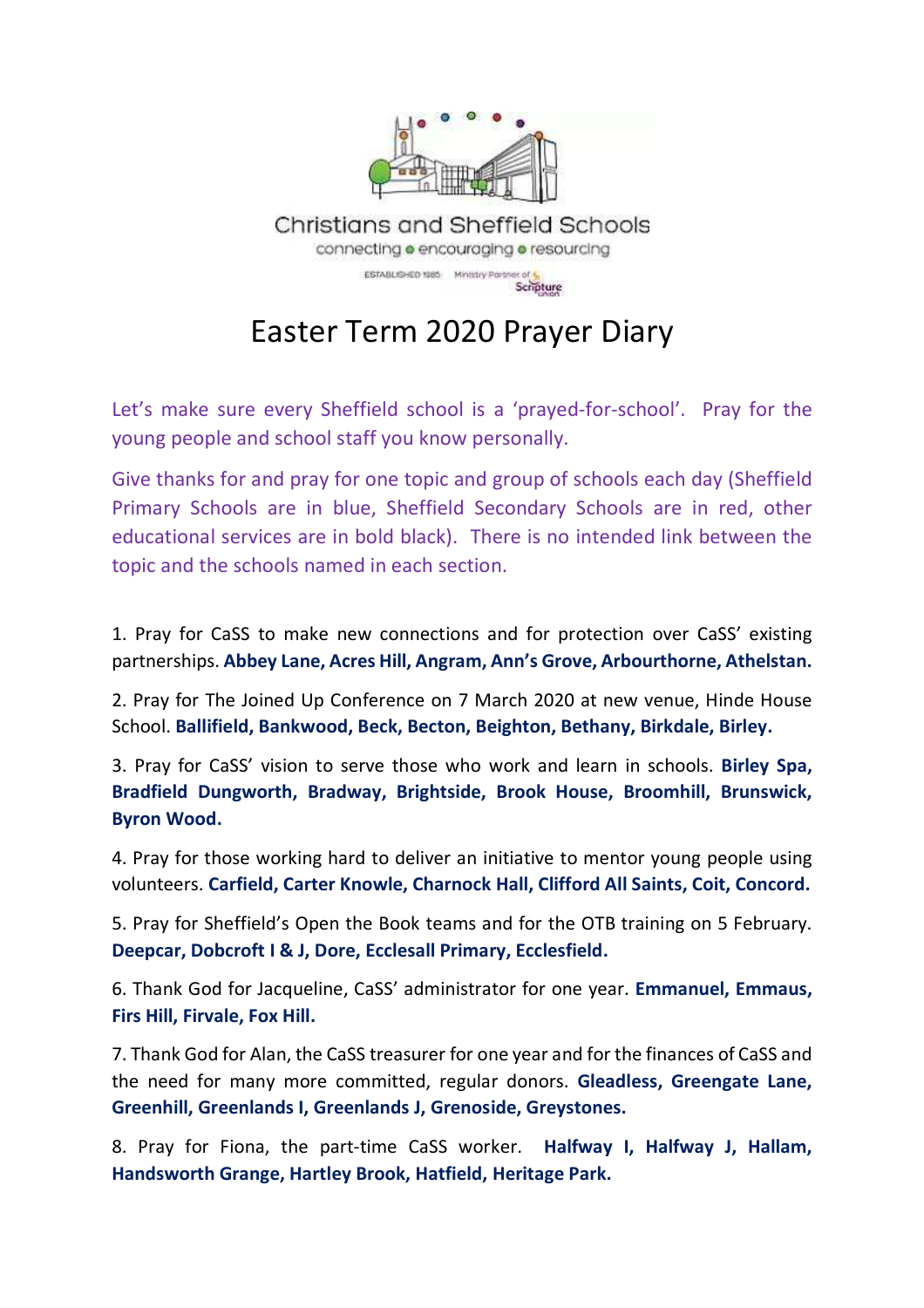9. Pray for the CaSS trustees – Martyn, Richard, Glenn, Di, Rachel and Alan. **Hillsborough, Hinde House, Holgate Meadows, High Green, Hucklow, Hunters Bar I & J, Holt House.**

10. Pray for School Christian Unions and those who lead them. **Intake, Limpsfield, Lound I, Lound J, Lowedges, Lower Meadow, Lowfield, Loxley, Lydgate I, Lydgate J.** 

11. Pray for Sheffield children living in care and for their carers and teachers. **Malin Bridge, Manor Lodge, Mansel, Marlcliffe, Meersbrook, Meynell, Monteney.** 

12. Pray for troubled pupils excluded from school and for those who offer them help. **Mosborough, Mossbrook, Mundella, Nether Green I, Nether Green J, Netherthorpe, Nook Lane.**

13. Pray for swift support for pupils who need help with their mental health. **Norfolk Community, Norfolk Park, Norton Free, Oughtibridge, Outwood, Owler Brook.** 

14. Pray for Head Teachers, Senior Management Teams and school governors. **Paces, Pathways, Parson Cross, Phillimore, Pipworth, Porter Croft, Prince Edward, Pye Bank.** 

15. Pray for an increase in teacher retention. **Rainbow Forge, Reignhead, Rivelin, Rowan, Royd, Sacred Heart, St. Ann's, St. Catherine's, St. John Fisher, St. Joseph's.** 

16. Pray for pupils who are being bullied, including cyber bullying. **St. Marie's, St. Mary's, St. Mary's High Green, St. Patrick's, St. Theresa's, St. Thomas of Canterbury, St. Thomas More, St. Wilfrid's.** 

17. Pray for Sheffield young people who go missing from home. **Sharrow, Sheffield Girls, Shooter's Grove, Shortbrook, Southey Green, Springfield, Stannington, Stocksbridge I and J, Stradbroke.** 

18. Pray for young people who are carrying knives. **Tinsley I, Tinsley J, Totley, Totley All Saints. Valley Park, Walkley, Watercliffe Meadow, Watermead, Waterthorpe.** 

19. Pray for Sheffield young people experimenting with drugs. **Westbourne, Westways, Wharncliffe Side, Whiteways, Wincobank, Windmill Hill, Wisewood.** 

20. Pray for good use of the resources that CaSS offers. **Woodhouse, Woodseats, Woodthorpe, Woolley Wood, Wybourn.** 

21. Pray for school pupils you know personally. **All Saints, Bents Green, Bethany, Birley, Birkdale, Bradfield, Brantwood.** 

22. Pray for volunteer listeners and for schools requesting them for their staff. **Chaucer, City, Ecclesfield, Fir Vale, Firth Park, Forge Valley.**